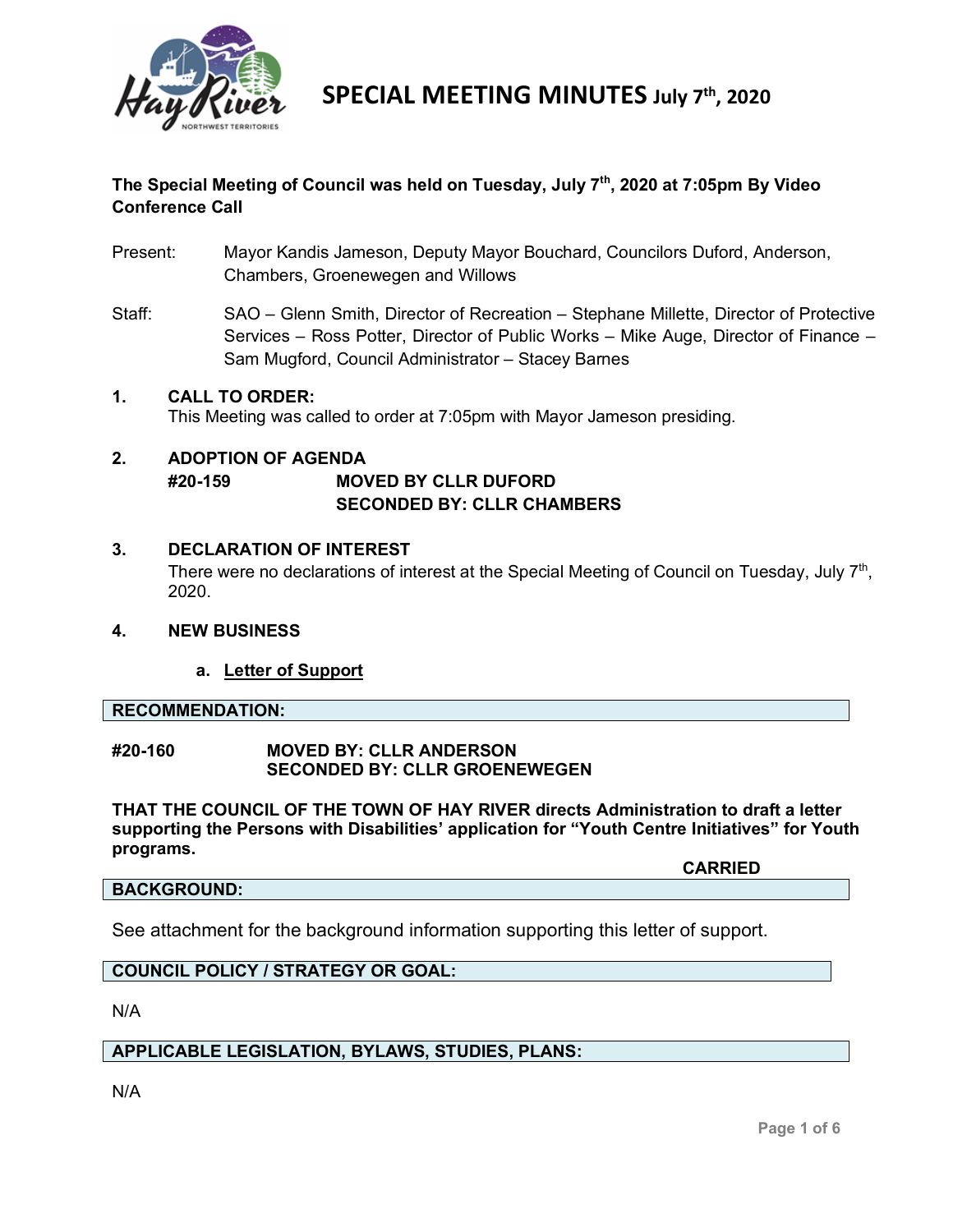

#### **FINANCIAL IMPLICATIONS:**

N/A

#### **ALTERNATIVES TO RECOMMENDATIONS:**

N/A

#### **ATTACHMENTS:**

Letter of support form – Persons with Disabilities

Stacey Barnes<br>
Council Administrator<br>
Council Administrator<br>
Council Administrator Council Administrator Council Administrator Senior Administrative Officer<br>
July 3<sup>rd,</sup> 2020

**Prepared by: Reviewed by: Reviewed by: Reviewed by:** July 3rd, 2020

#### **b. MILL RATE**

#### **RECOMMENDATION:**

#### **#20-161 MOVED BY: DEPUTY MAYOR BOUCHARD SECONDED BY: CLLR WILLOWS**

#### **THAT THE COUNCIL OF THE TOWN OF HAY RIVER accepts this information item on mill rates as presented.**

**CARRIED**

#### **BACKGROUND:**

During the budget process every year, Council approves the amount of revenue required to operate the municipality. From this amount they subtract other sources of known revenues such as grants, licenses, user fees, etc. and the difference between those sources of revenues and expenses is the amount to be raised by property taxes.

The amount to be raised is divided by the total value of all property in the municipality and multiplied by 1,000 to determine the tax rate, also known as the mill rate. The calculation expressed as an equation is as follows:

| Amount to be raised (a)      | $X$ 1,000 = mill rate |  |
|------------------------------|-----------------------|--|
| Total taxable assessment (b) |                       |  |

(a) As determined by Council during the O&M budget process

(b) As determined by the GNWT assessors

The word "Mil" is derived from the Latin word for one thousand. In tax terms, one mil is equal to 1/1,000 of a dollar or \$1.00 in tax for each one thousand dollars (\$1,000) of assessed value.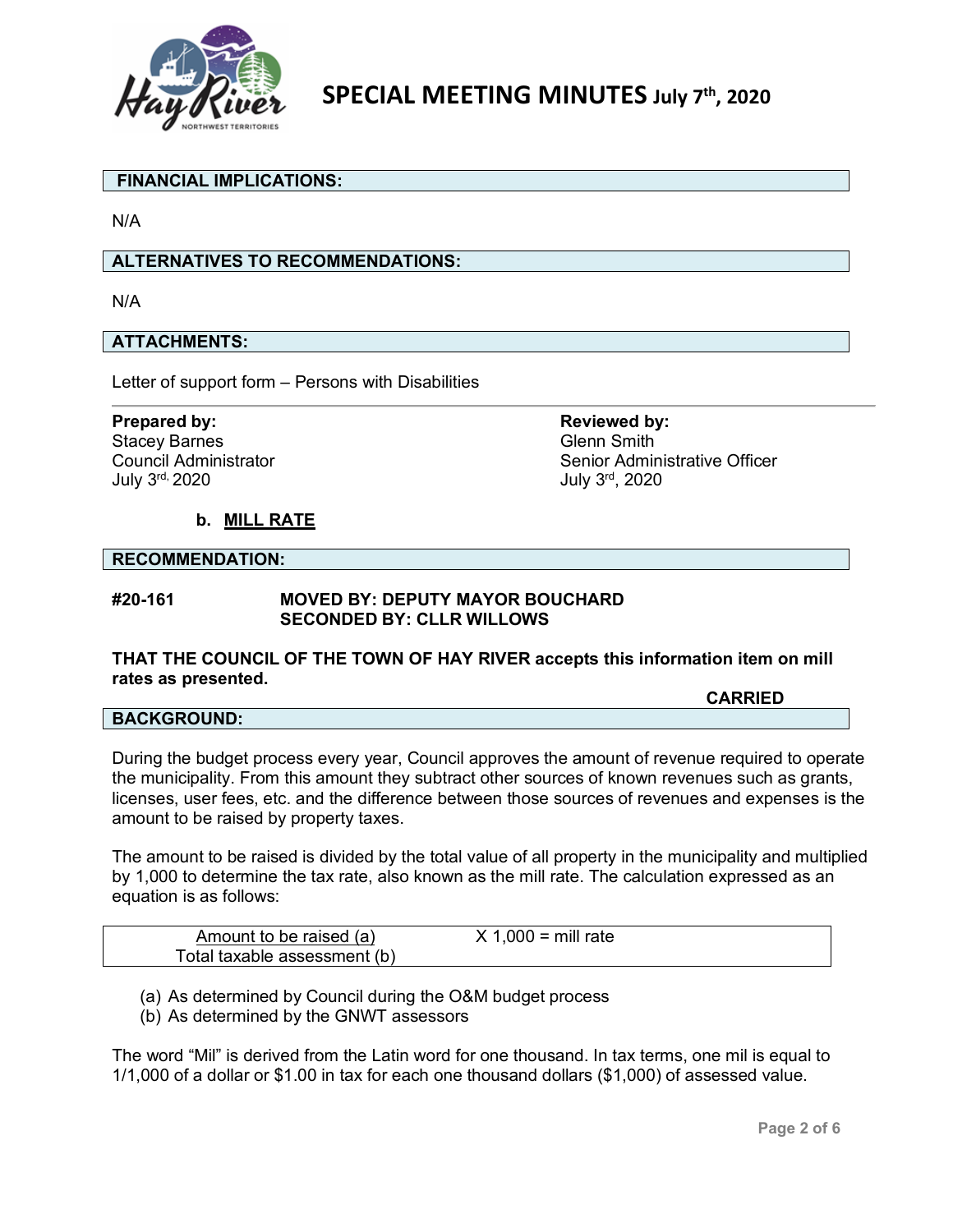

Other levels of government do not pay property tax however they do pay a "grant in lieu" of tax. Municipal properties are exempt from tax as are a few other properties such as churches, etc.

Property assessments for government land and improvements are categorize according to predominant use property class (e.g. residential, commercial, industrial, institutional, etc.) and calculation of grants in lieu are derived using the same mill rates that apply for taxable properties (by class). Therefore, for the purposes of this paper the revenues earned through grants in lieu are included as a source of revenue derived from property assessments and any recommended increases will apply to properties that are grantable.

The 2020 mill rates are applied to 2019 assessment values to generate the revenue that is approved during the 2020 O&M budget process.

On December 11, 2019, Council approved a targeted 2% increase in property tax revenues, which would equate to a gross increase of \$126,000.

#### **School Tax Levy**

The Town of Hay River administers a school tax levy on behalf of the GNWT. School tax is collected and remitted to the GNWT and the rate is set by the GNWT. On March 13, 2020, the Town received notice (see attached) that the school tax levy would be set at 2.27 for 2020. The 2019 school tax levy was 2.23. School tax applies to all taxable property as well as all non-GNWT grantable property.

The School tax levy is applied in the same manner as the municipal levy and is assessed per \$1,000 of value.

#### **Proposed Mill Rate:**

| <b>Property Class</b>              | <b>Municipal</b> | School Tax       | <b>Total</b>     |
|------------------------------------|------------------|------------------|------------------|
|                                    | <b>Mill Rate</b> | <b>Levy Rate</b> | <b>Mill Rate</b> |
| 01 Residential                     | 12.950           | 2.27             | 15.220           |
| 02 Commercial                      | 15.600           | 2.27             | 17.870           |
| 03 Industrial                      | 17.700           | 2.27             | 19.970           |
| 04 Institutional                   | 34.250           | 2.27             | 36.520           |
| 05 Urban Other                     | 12.950           | 2.27             | 15.220           |
| 06 Rural Residential Developed     | 11.655           | 2.27             | 13.925           |
| 07 Rural Residential Non-developed | 11.755           | 2.27             | 14.025           |
| 08 Rural Commercial                | 11.755           | 2.27             | 14.025           |
| 09 Rural Industrial Developed      | 11.755           | 2.27             | 14.025           |
| 10 Rural Industrial Non-developed  | 11.755           | 2.27             | 14.025           |
| 11 Rural Agriculture               | 11.755           | 2.27             | 14.025           |
| 12 Rural Quarries and Minerals     | 11.755           | 2.27             | 14.025           |

The revenue to be earned from these proposed rates (excluding school tax which is a flow through to the GNWT) is \$6,454,000. In the case of Class 04- Institutional, very few of the properties under this classification will be charged the Education Mill rate as they are own by the Territorial Government.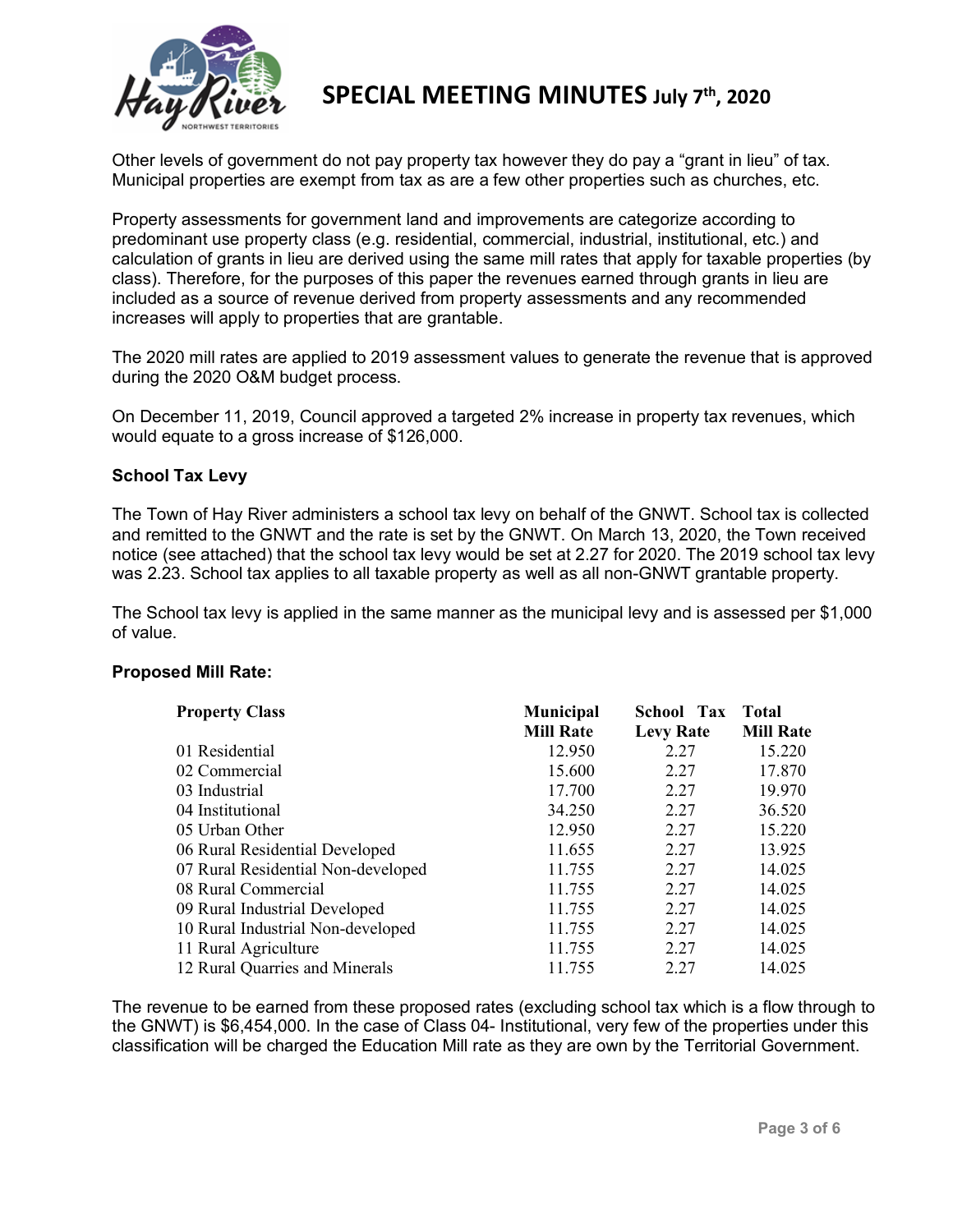

#### **COUNCIL POLICY/STRATEGY OR GOAL:**

To provide appropriate stewardship of Town assets and finances.

#### **APPLICABLE LEGISLATION, BYLAWS OR STUDIES:**

*Cities, Towns and Villages Act, S.N.W.T. 2003, c. 22, Sections 107, 108 and 109* Financial Administration By-law 2252/FIN/11 *NWT Property and Assessment Tax Act*

#### **FINANCIAL IMPLICATIONS:**

N/A

#### **ALTERNATIVES TO RECOMMENDATIONS:**

N/A

#### **ATTACHMENTS:**

*2020 Education Mill Rates – Hay River*

**Prepared by: Reviewed by: Reviewed by: Reviewed by: Reviewed by: Reviewed by: Reviewed by: Reviewed by: Reviewed by: Reviewed by: Reviewed by: Reviewed by: Reviewed by: Reviewed by: Reviewed by** Sam Mugford, CPA, CA Director of Finance and Administration SAO Date: June 30, 2020 Date: July 3<sup>rd</sup>, 2020

#### **c. EXCUSED ABSENCE**

#### **RECOMMENDATION:**

**THAT THE COUNCIL OF THE TOWN OF HAY RIVER excuses Councillor Dohey from the Special Meeting of Council, Tuesday, July 7th, 2020.**

#### **BACKGROUND:**

Councillor Dohey has asked to be excused from the Special Meeting of Council, Tuesday, July 7<sup>th</sup>, 2020

#### **COUNCIL POLICY / STRATEGY OR GOAL:**

N/A

#### **APPLICABLE LEGISLATION, BYLAWS, STUDIES, PLANS:**

N/A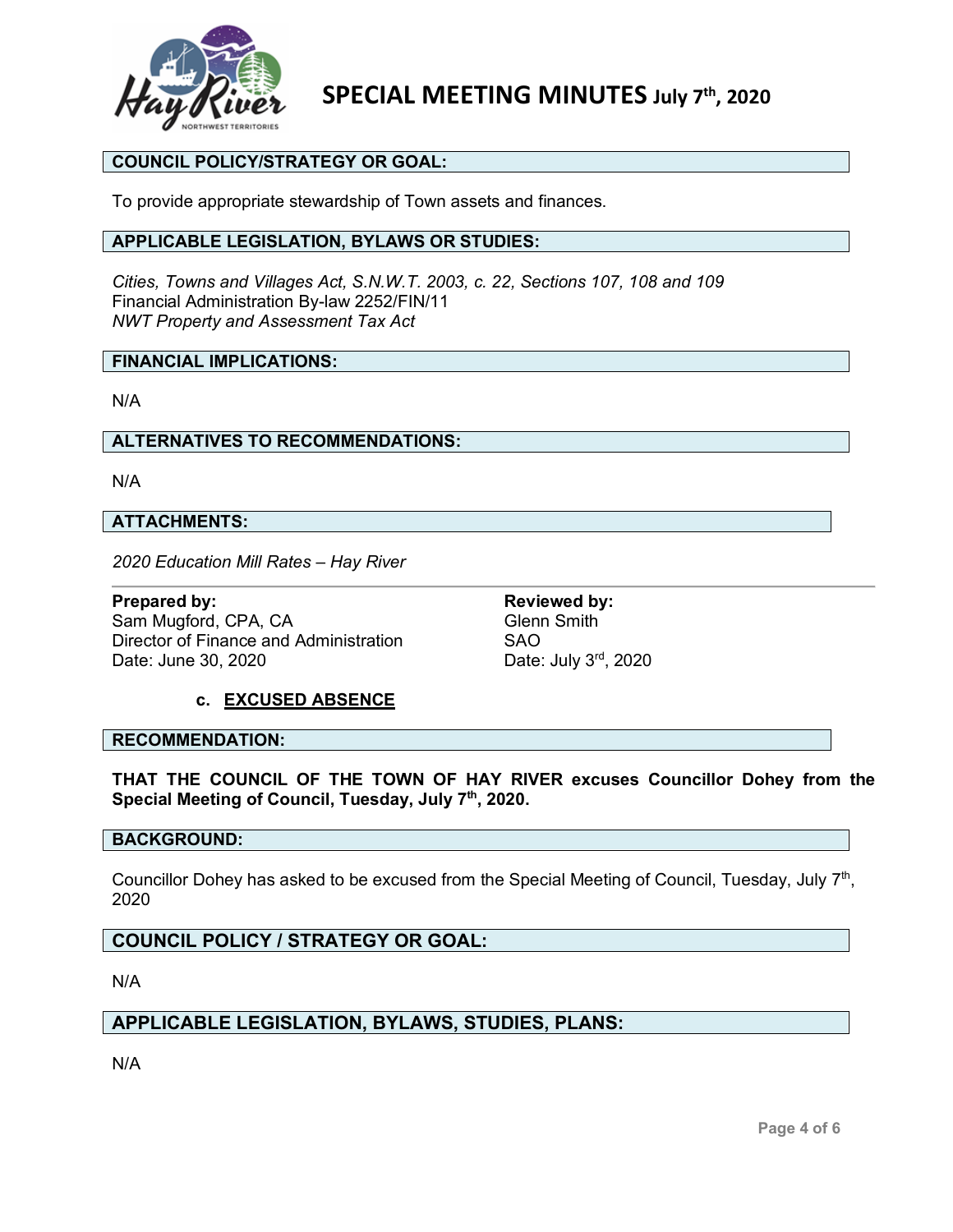

#### **FINANCIAL IMPLICATIONS:**

N/A

#### **ALTERNATIVES TO RECOMMENDATIONS:**

N/A

#### **ATTACHMENTS:**

N/A

**Prepared by: Reviewed** by: Stacey Barnes Council Administrator Date: July 7<sup>th</sup>, 2020

#### **5. BYLAWS**

a) Bylaw 2420 – Mill Rate Bylaw – First Reading

#### **#20-163 MOVED BY: DEPUTY MAYOR BOUCHARD SECONDED BY: CLLR DUFORD**

**CARRIED**

Bylaw 2420 – Mill Rate – Second Reading

#### **#20-164 MOVED BY: DEPUTY MAYOR BOUCHARD SECONDED BY: CLLR DUFORD**

**CARRIED**

**7. ADJOURNMENT** 

#### **#20-165 MOVED BY: CLLR WILLOWS**

**That the Regular Meeting of Council be adjourned at 7:16pm.**

**CARRIED**